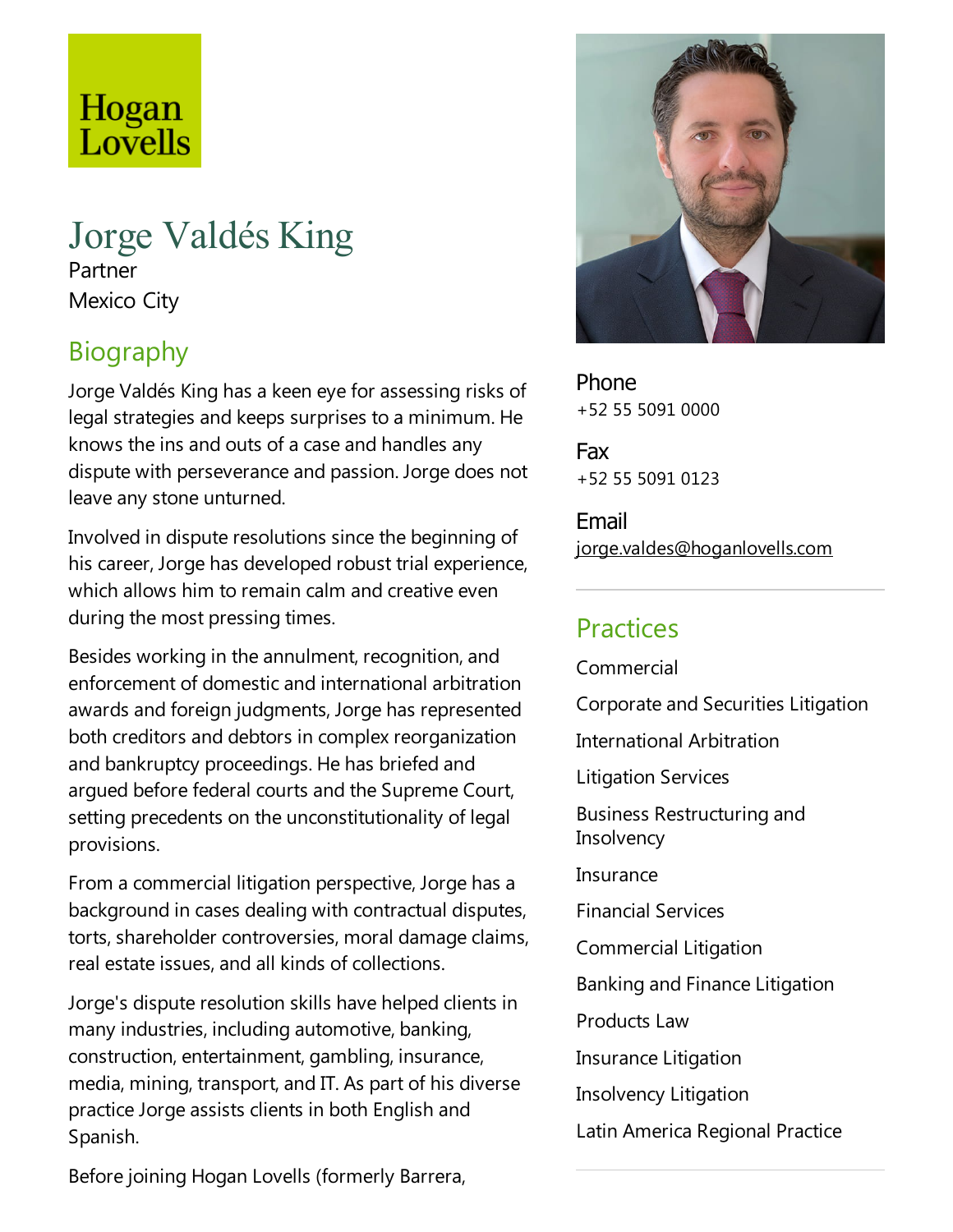Siqueiros y Torres Landa), Jorge clerked at the legal clinic of Universidad Panamericana School of Law. He graduated with honors from law school and was elected president of the Student Board. Jorge holds two post-graduate degrees, including an LL.M. from Harvard Law School.

## Representative experience

Represented an American entertainment company in an ad-hoc commercial arbitration.

Represented a reinsurance company in an arbitration filed by an insurer alleging breach of a reinsurance contract.

Represented an airline in a moral damage claim filed by a passenger.

Represented international broadcasting companies in lifting an injunction that was preventing the broadcast of matches of the Mexican Soccer League.

Negotiated and secured out-of-court reorganization of an IT and telecom company.

Represented South American banking institutions as creditors in bankruptcy proceedings of Mexican housing-development companies.

Representing a Spanish airport-development company in a shareholders dispute over control of a Mexican airport group.

Representing a global IT leading company in a software license agreement dispute against a mobile carrier.

## Awards and rankings

- **President of the Student Association of Universidad** Panamericana, 2006-2007
- **President of the Student Board of Universidad** Panamericana Law School, 2005-2006
- Recommended, Dispute Resolution Litigation, Latin Lawyer <sup>250</sup>, 2019-2020
- Recommended, Dispute Resoloution Litigation, The Legal <sup>500</sup>, 2019-2022

#### Industries

Automotive Consumer Diversified Industrials Financial Institutions Insurance Technology and Telecoms Aerospace and Defense

## Areas of focus

Alternative Dispute Resolution

Construction and Engineering

Consumer Finance Litigation

Product Litigation

Class Actions and Group Litigation

Media and Entertainment Litigation

Public International Law

Creditor Representation in Restructurings and Insolvencies

Debtor Representation in Restructurings and Insolvencies

Consumer Protection and Privacy

Connected Cars

# Education and admissions

## Education

LL.M., Harvard Law School, 2012

Law Degree, Universidad Panamericana, 2007

# **Memberships**